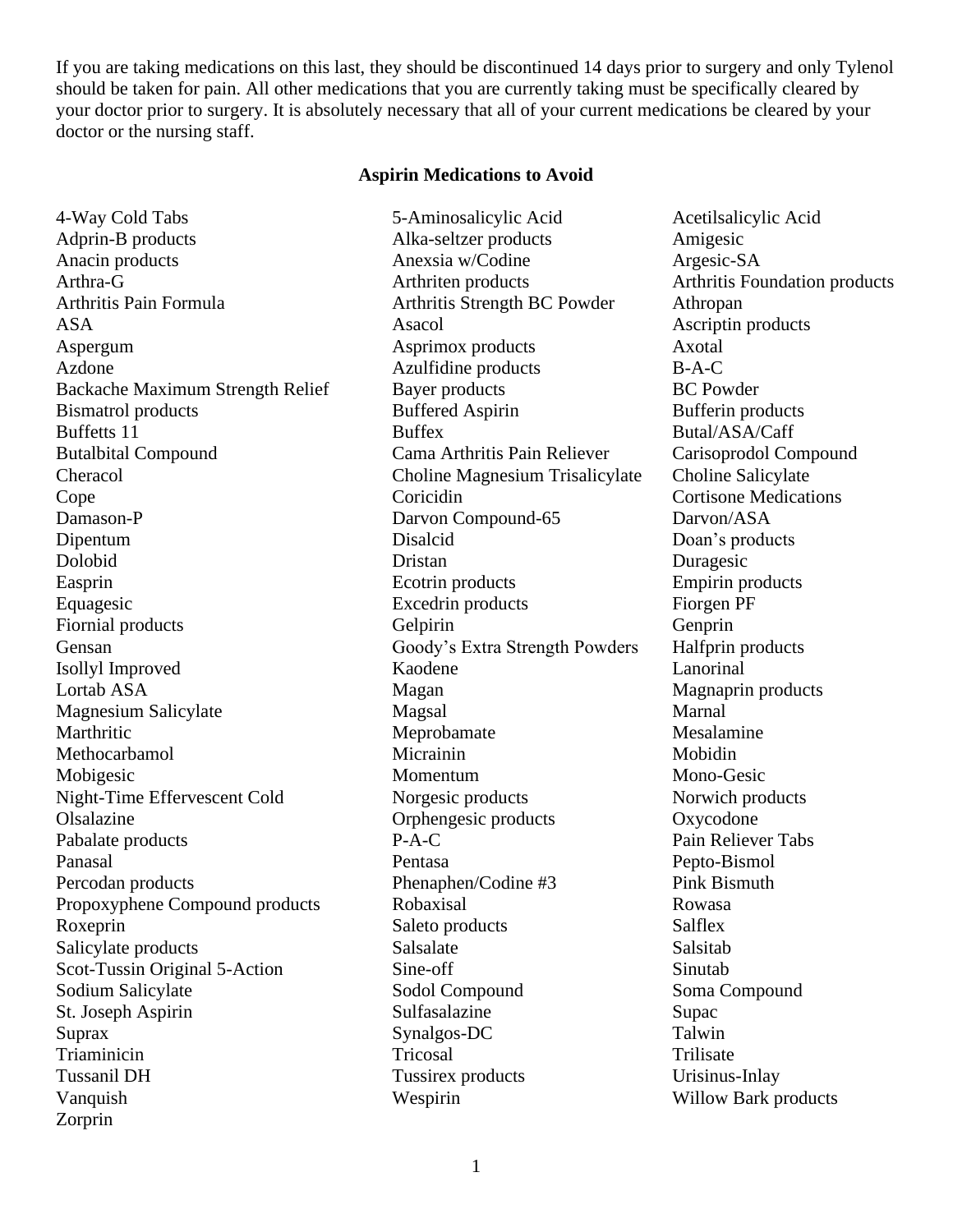### **Ibuprofin Medications to Avoid**

Aleve Anaprox products Ansaid Cataflam Cataflam Clinoril Clinoril Daypro Diclofenac DimetappSinus DimetappSinus Dristan Sinus Etodolac Feldene Fenoprofen Flurbiprofen Genpril Haltran IBU Ibuprin Ibuprin Ibuprofen Ibuprohm Indochron E-R Indocin products Indomethacin products Ketoprofen Ketorolac Lodine Meclofenamate Meclofenamate Meclomen Mefenamic Acid Menadol Menadol Midol products Motrin products Nabumetone Nabumetone Nalfon products Naprelan Naprosyn products Naprox X Naproxen Nuprin Deuten (ophthalmic) Orudis products Oruvail Oxaprozin Piroxicam **Ponstel** Ponstel Profenal Relafen Rhinocaps Sine-Aid products Sulindac Suprofen Tolectin products Tolmetin Toradol Voltaren

4-Way w/Codine  $A.C.A.$  A-A Compound Warfarin

Actron Acular (ophthalmic) Advil products

#### **Other Medications to Avoid**

Accutrim Actifed Anexsia Ansindione Anturane Arthritis Bufferin BC Tablets Children's Advil Clinoril C Contac Coumadin Dalteparin injection Dicumerol Dipyridamole Doxycycline Emagrin Exoaparin injection Flagyl Fragmin injection Furadantin Furadantin Heparin Hydrocortisone Isollyl Lovenox injection Macrodantin Mellaril Mellaril Miradon Opasal Pan-PAC Pentoxyfylline Persantine Prednisone Phenylpropanolamine Prednisone Protamine Pyrroxate Ru-Tuss Salatin Sofarin Sinex Sofarin Sofarin Soltice Sparine Sparine Stelazine Sulfinpyrazone Tenuate Tenuate Tenuate Tenuate Dospan Thorazine Ticlopidine Tickets and Tickets and Tickets and Tickets and Tickets and Tickets and Tickets and Tickets and Tickets and Tickets and Tickets and Tickets and Tickets and Tickets and Tickets and Tickets and Tickets Trental Ursinus Vibramycin